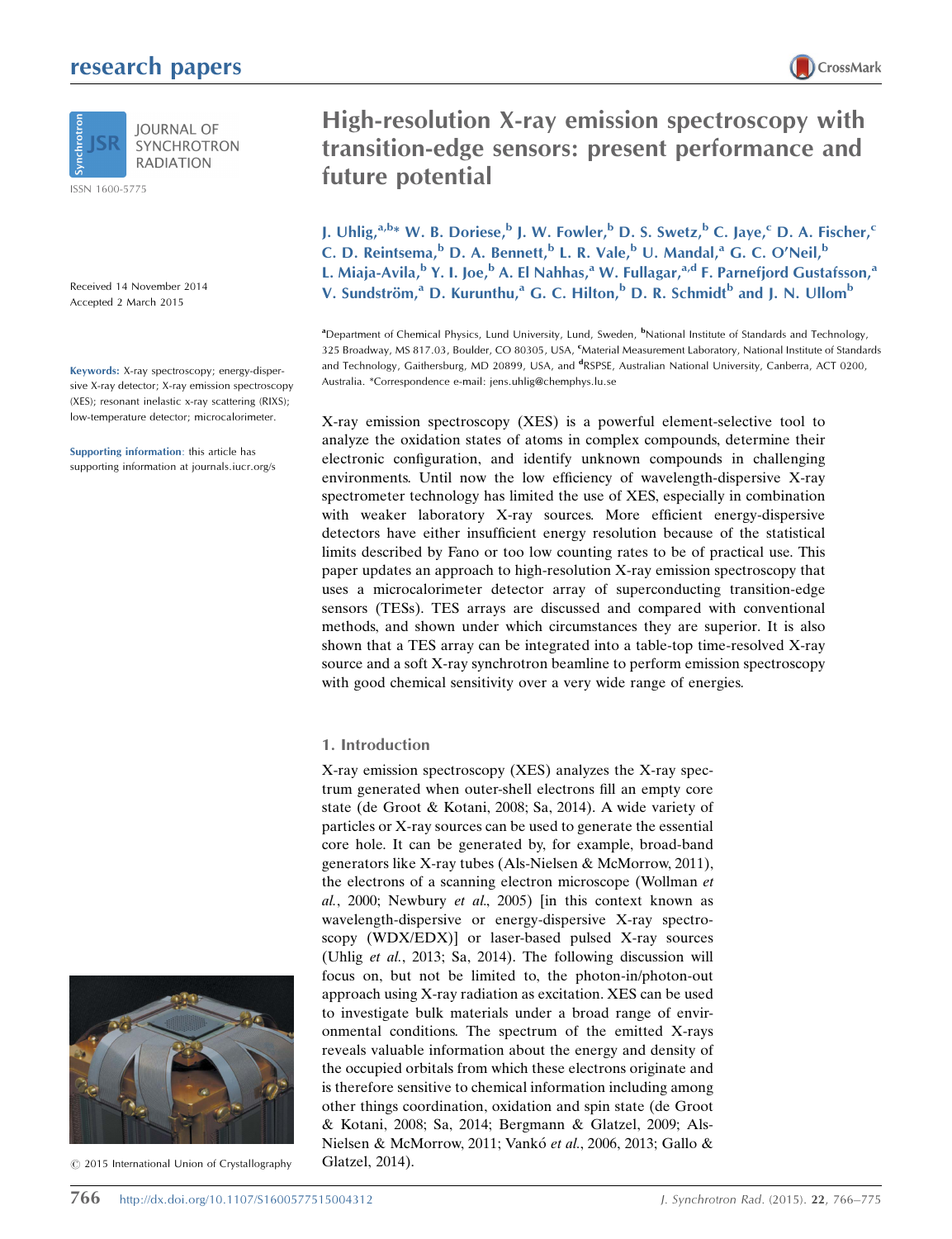The improved technology and theoretical understanding of XES has led to an increased demand for experimental installations with sufficient energy resolution to analyze the spectrum of the emitted secondary radiation. At experimental stations with a selectable monochromatic excitation, the addition of XES allows for the use of more techniques like, for example, high-energy-resolution fluorescence detection (HERFD) spectroscopy or resonant inelastic X-ray scattering (RIXS) (Bergmann & Glatzel, 2009; Glatzel et al., 2012). Historically, high-resolution XES has been limited to high-flux X-ray sources including beamlines at large-scale facilities, e.g. synchrotrons and free-electron lasers, or demanded excitation from highly radioactive materials, focused sources or a combination thereof (Sa, 2014; Vankó et al., 2013; Kleymenov et al., 2011; Glatzel et al., 2012). These limitations have mostly been caused by the low efficiency of detection systems with sufficient spectral resolution, and extreme and expensive measures are being undertaken to overcome these limitations (ESRF, 2014; Alonso-Mori et al., 2012a). While the most detailed information can be extracted when the instrumental resolution is narrower than the lifetime broadening of the line in question, in many cases slightly poorer energy resolution is sufficient. In practice it may be desirable to trade some energy resolution for dramatically increased detection efficiency and therefore reduced requirements on the beam flux. A high excitation flux used on a very small sample spot puts a high demand on the radiation hardness of the materials to be studied, or requires large sample volumes and rapid sample replacement.

This paper discusses and compares contemporary energydispersive (ED) low-temperature-detector (LTD) technology designed for high count rates with wavelength-dispersive (WD) technology to indicate the advantages and drawbacks of these two detection approaches. In particular, the potential efficiency advantages of emerging LTD array technologies are highlighted and it is shown that the resolution limits and early results from these devices compare favorably with many elemental line widths.

WD spectrometers use optical elements and positionsensitive or spatially scanned detectors to achieve energy resolution. The relevant technologies for soft X-rays and hard X-rays differ significantly. Soft X-rays of a few 100 eV (XUV) up to  $\sim$ 1.5 keV are dispersed by use of gratings in large vacuum chambers. These are based on grazing-angle reflections and thus require long pathlengths. Surface imperfections do not allow the same approach for hard X-ray radiation, which instead utilizes Bragg diffraction. High efficiency requires a curved scatterer so that the Bragg condition can be met for one energy at a range of positions on the optical component. The size of crystalline optics is limited by, for example, the bending radius of single-crystal materials, the quality of the bent-crystalline media and the spatial and financial resources available. Several large research facilities have developed specialized beamlines with Johann or von Hamos type spectrometers that combine multiple crystals (Alonso-Mori et al., 2012b; ESRF, 2014; Bergmann & Cramer, 1998). Crystal d-spacing and elemental absorption edges further complicate the design of a WD analyzer in the energy region close to 2 keV. The resolution of WD analyzers depends on the geometry of the setup, typically allowing a maximum spot size of the exciting beam at the sample position of several tens of micrometers in the dispersive direction (Kleymenov et al., 2011). By contrast, an ED spectrometer is able to observe a highly diffuse (many millimeters) beam spot on a sample with no loss in performance, which has profound consequences both for synchrotron-based XES of radiationsensitive samples and for XES performed with unfocused laboratory-scale X-ray sources.

In many scenarios the X-ray flux available to excite a sample is limited by source characteristics, e.g. small laboratory sources, bending-magnet beamlines, sources with special temporal characteristics, or very high energy beamlines. Radiation-sensitive samples including biological materials can also effectively limit the permissible X-ray flux. High detection efficiency is needed for the outgoing secondary X-rays in these scenarios. The detection efficiency of ED devices can be much higher than those of WD approaches because ED detectors do not suffer placement constraints or the Bragg–Darwin losses (Darwin, 1914) typical for narrow-band spectral designs.

Most energy-dispersive detectors rely on charge generation in a semiconductor such as silicon or germanium. Stochastic processes during the creation of the charge cloud from an initial interaction (usually photoelectric or Compton) limit the energy resolution possible with this approach to levels inadequate for many X-ray spectroscopies including XES and X-ray absorption spectroscopy (XAS) (Ahmed, 2014; Janesick, 2001; Fraser et al., 1994; Fullagar et al., 2008). The best achievable resolution for detectors based on silicon is  $\sim$ 125 eV at 6 keV (Fano, 1947; van Roosbroeck, 1965; Lechner et al., 1996).

The operating principle and resolution limits of emerging energy-dispersive low-temperature sensors are fundamentally different and more favorable. In microcalorimeter LTDs the energy of an absorbed photon is distributed among lowenergy modes in the absorber (thermalized), and the thermal energy is measured by resistive or magnetic transduction. The resulting thermal flow to a cold bath or a dynamic electrical bias cools the pixel by a nearly exponential temperature decay to its quiescent state [for a schematic see Fig.  $1(a)$ ]. In a transition edge sensor the temperature rise of the thin sensing bilayer stays within the very steep transition from superconducting to normal conducting state allowing for the necessary precision measurement (Bennett et al., 2012). Fig.  $1(b)$  shows the typical electrical response of a single detector during an absorption event. To achieve useful system count rates and collection areas, arrays of pixels are required. Instruments based on arrays as shown in Fig.  $1(c)$  have emerged very recently.

In the following, the spectral resolution, collection efficiency and count-rates of LTDs are compared with those of WD techniques. For many applications this technology is not only a viable alternative but also can enable new science. This paper focuses on transition edge sensor microcalorimeters because this low-temperature-sensor technology provides at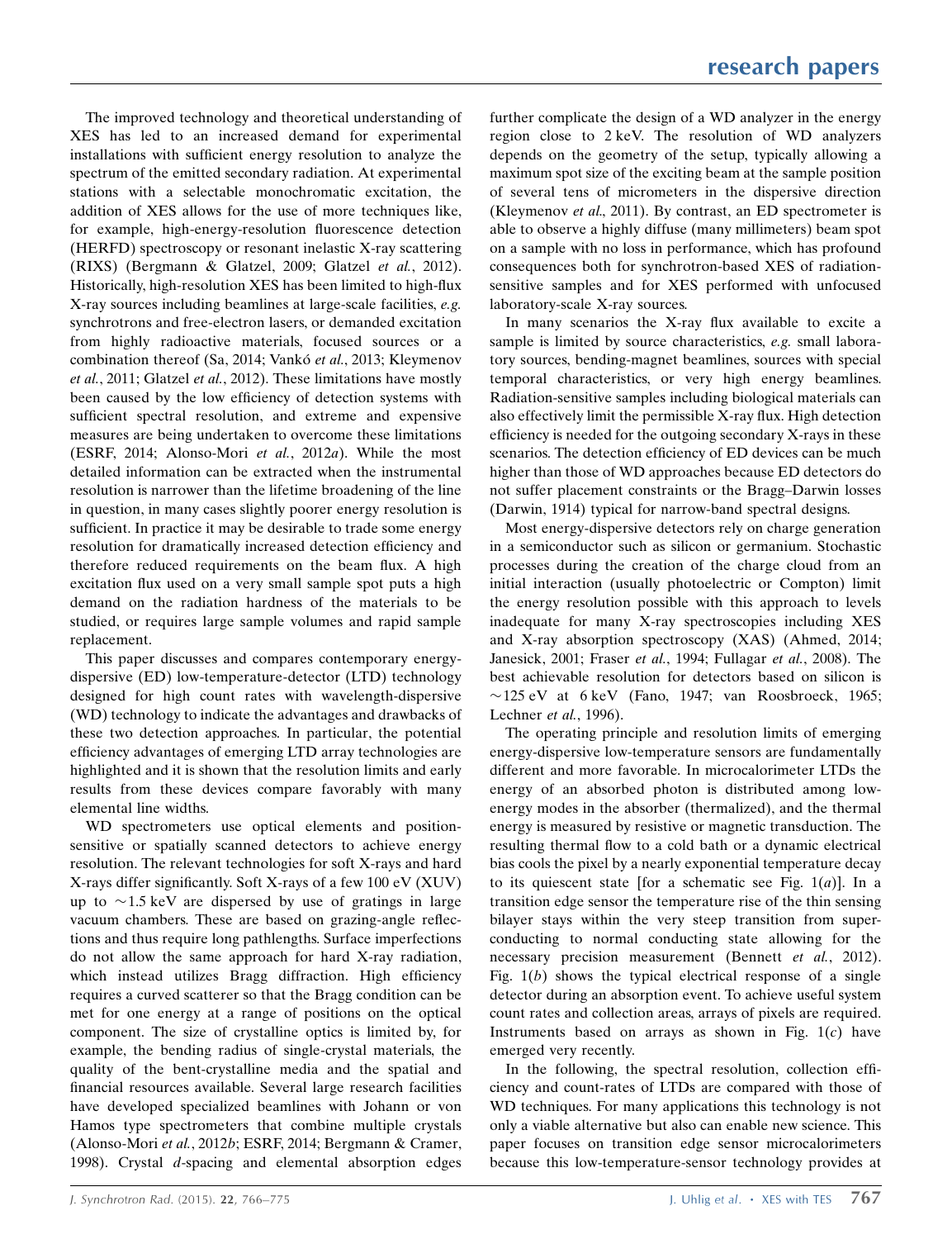# research papers



Figure 1

(a) Diagram of a single microcalorimeter pixel. The photon is thermalized in a high-Z absorber, typically bismuth or gold. The absorbing film is thermally connected to a thin-film thermometer and these two elements comprise a pixel. Each pixel is connected to the cold bath by an engineered thermal link. The carefully measured integral under the signal shown in  $(b)$  varies with the energy and allows retrieval of the photon energy.  $(c)$  Photograph of a microcalorimeter array package (Uhlig, 2011).

the moment the most favorable combination of maturity and performance for XES. However, other types of microcalorimeters, particularly those based on magnetic transduction (Bandler et al., 2012), are an active topic of research and may offer better performance in the future.

#### 2. Energy resolution

The energy resolution of a properly designed microcalorimeter is limited by power fluctuations between the sensor and thermal bath and by broad-band noise contributions from Johnson fluctuations or the read-out amplifier. The energy resolution is proportional to  $(k_{\rm B}T^2C)^{1/2}$  where C is the device heat capacity and  $T$  is the temperature (Moseley *et al.*, 1984). The constant of proportionality depends on the details of the temperature transduction. The thermometer in a transition edge sensor (TES) is a thin metal film electrically biased between the superconducting and normal states.

Because of the finite temperature width of the resistive transition in a TES, it can be shown that sensor resolution is proportional to  $(E_{\text{max}})^{1/2}$  where  $E_{\text{max}}$  is the largest energy the device can absorb before losing sensitivity at the top of the resistive transition (Ullom et al., 2005). In the simplest picture of TES operation the resolution of a particular device designed for  $E_{\text{max}}$  is constant for photon energies below  $E_{\text{max}}$ . In practice, the saturation point is not so rigidly defined. The resolution begins to

degrade due to nonlinearity before reaching  $E_{\text{max}}$  and some sensitivity is preserved at even higher energies. Recent developments in pulse-processing algorithms show the potential for achieving good energy resolution in pulses traditionally considered saturated (Bandler et al., 2006).

A TES detector designed for 5900 eV recently achieved a resolving power of  $E/\Delta E \simeq 3700$ , or 1.6 eV full width at halfmaximum (FWHM) (Smith et al., 2012). This observed Mn Ka energy resolution is shown in Fig. 2 as a red star. The predicted energy resolution as a function of energy is shown as a solid red line based on  $E^{1/2}$  scaling of this result (Ullom *et al.*, 2005). Approximately the same resolution is expected for this device at 600 eV. If the same device had been designed with a saturation energy of 600 eV instead, the expected resolution would be better than 0.51 eV.

A different device optimized for a lower  $E_{\text{max}}$  showed 0.9 eV FWHM at  $1.5 \text{ keV}$  (Bandler *et al.*, 2013) and is also



Figure 2

Present and future resolution of microcalorimeter detectors compared with natural line widths of  $K\alpha$ -,  $K\beta$ - and  $L\alpha$ -lines of a number of elements. Resolving powers of 8000 (green dash-dot) and 1200 (grey dash-dot) are shown which are realistic for a high-efficiency crystal analyzer and grating, respectively.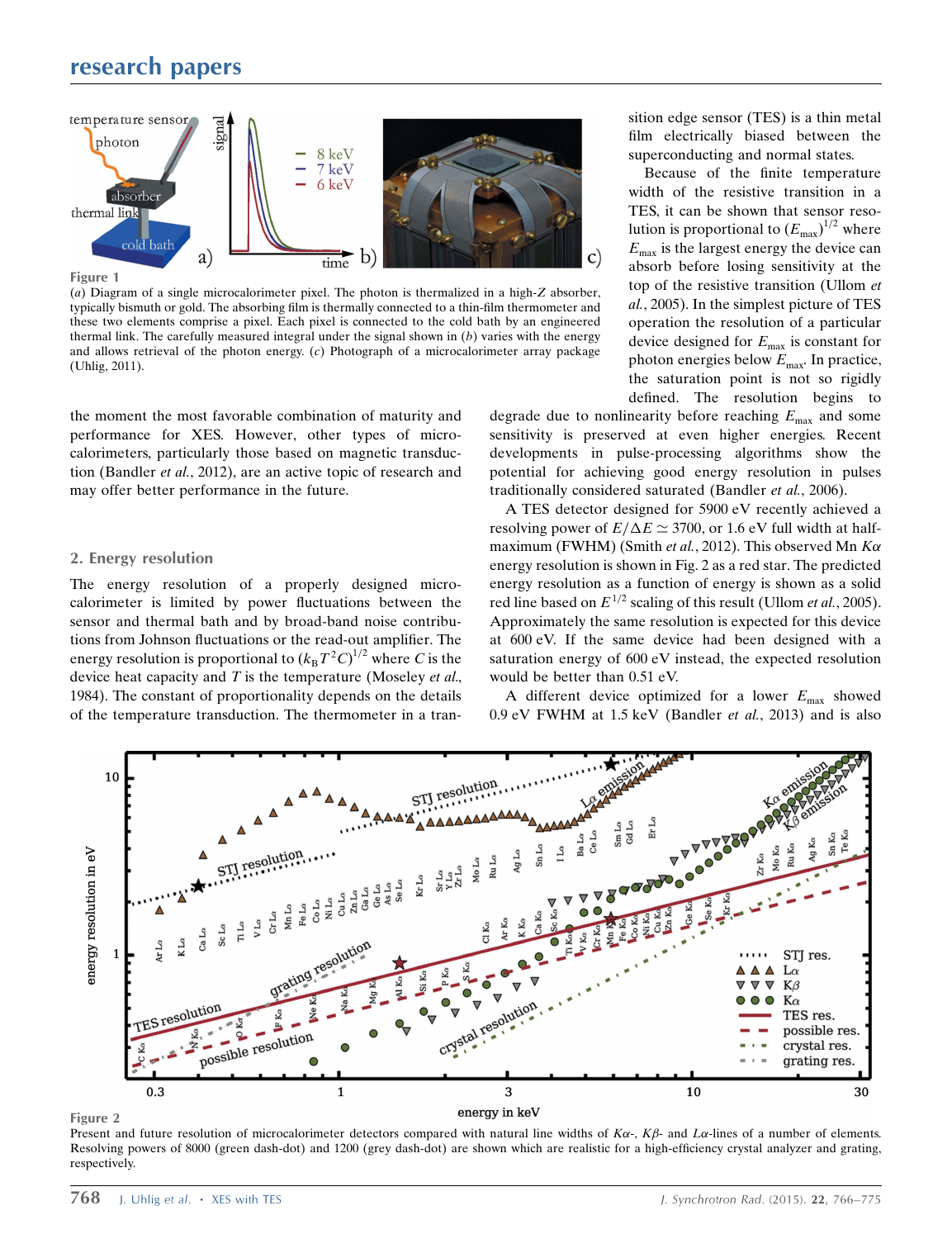shown as a red star in Fig. 2. Both results lie close to the solid red line, confirming the validity of the scaling argument. While these single-pixel results are the best TES-based resolution values achieved to date, we caution that these performance levels are not yet routine, particularly in multi-pixel instruments. An average resolution of 2.6 eV at 5.9 keV was obtained in a multi-pixel demonstration (Stiehl et al., 2012). However, the potential of TES instruments is accurately captured by the red line in Fig. 2. Also shown in Fig. 2 is a dashed red line corresponding to speculative future resolution values for TES microcalorimeters, that anticipates a resolution reduction by 0.7 if the transition temperature of the result of Smith *et al.* (2012) is reduced from 100 to 50 mK. Operating temperatures below 50 mK are more challenging than 100 mK but still readily achievable using modern cryogenics.

The intrinsic lifetime broadenings of the  $L\alpha$ ,  $K\beta$  and  $K\alpha$ transition lines from the xraylib database (Schoonjans et al., 2011) are shown as triangles and circles in Fig. 2 for comparison. TES microcalorimeters already achieve an energy resolution significantly better than all the  $L\alpha$  linewidths, and their resolution falls below the  $K\alpha$  linewidths for elements above Ti. The dashed red curve indicates that the potential TES resolution is narrower than the intrinsic  $K\alpha$  linewidths for elements above Ar. The performance of TES microcalorimeters is thus already good enough to resolve most of the intrinsic linewidths shown in Fig. 2 and that ambitious but realistic improvements in TES performance will leave only first- and second-row  $K\alpha$  linewidths unresolved.

The green dot-dashed line in Fig. 2 corresponds to  $E/\Delta E=$ 8000. This is a reasonable resolving power for a high-efficiency crystal-based spectrometer and is sufficient to resolve all the natural linewidths. This value was taken as typical for a spectrometer with several overlapping non-perfect crystalline analyzers in Johann geometry or a multi-element von Hamos design (Kleymenov et al., 2011). As with all Bragg analyzers, throughput and energy resolution can be interchanged to optimize for a particular experiment or technique.

Fig. 2 does not show the resolution possible with more conventional direct detectors like silicon drift detectors (SDDs) because the resolution of these devices is too poor to fit in the displayed range (Newbury et al., 2005). A modern high-quality SDD has 125 eV FWHM resolution at 5.9 keV which cannot resolve XES features (Oxford, 2014; Ketek, 2014; Amptek, 2014).

Another type of low-temperature detector, the superconducting tunnel junction (STJ), has been used previously for beamline science (Lordi et al., 2003; Shiki et al., 2012). Like a SDD, the resolution of an individual STJ is limited by Fano statistics in the creation of excitations, and scales as the square root of the energy of the absorbed photon. The purpose of this paper is not a comprehensive comparison of detector technologies but we briefly comment on the energy resolution of STJs. At 400 eV, resolution as good as 2.45 eV FWHM has been demonstrated although values of 5–10 eV are more common (Verhoeve et al., 2010; Carpenter et al., 2013; Shiki et al., 2012). Achieving good resolution at energies above 1 keV has proven difficult for STJs due to a variety of factors. The best STJ resolution achieved to date at 5.9 keV is 12 eV FWHM in an unusual device geometry that has not been explored further (Angloher et al., 2002). A more typical STJ resolution at 5.9 keV is 16.6 eV FWHM (Verhoeve et al., 2010). The black stars in Fig. 2 show the resolution results of Verhoeve et al. (2010). The dotted black line shows the expected  $E^{1/2}$  scaling with a discontinuity near 1 keV to reflect performance differences at high and low energies. It can be seen that STJs do not resolve most of the natural linewidths in the plot including all the linewidths above about 1 keV. While not suitable for XES, the resolution and high per pixel count rates of STJs are well suited to some other applications such as partial fluorescence yield absorption spectroscopy.

## 3. Collecting efficiency

The very high X-ray-collecting efficiency of a TES-array spectrometer is its principal advantage over a wavelengthdispersive spectrometer based on a grating or crystals. Here, in comparing efficiency among technologies, we use the following definition of total collecting efficiency: the fraction of the total  $4\pi$  sr ( $\Omega$ ) solid angle around the sample that is intercepted by the spectrometer at each energy times the quantum efficiency (QE) of the spectrometer's various elements. Included in the QE are the absorption efficiency of detectors, reflectivity of mirrors, gratings and crystals, and the transmission, T, of media such as windows and air. In addition, if a spectrometer must be scanned in energy, the total efficiency is divided by the number of energy steps of typical width required to produce the spectrum. For this we estimate the step width to be the Darwin width of the crystal or the typical slit settings. For our estimations we use a typical collection width for a single emission line (e.g. 30 eV at 6 keV), the mode in which many experiments are performed today.

The wide energy acceptance of energy-dispersive TES detectors poses new opportunities and also challenges. The ability to measure several different spectral lines simultaneously will open new scientific possibilities, contribute to measurement efficiency, and enable intensity comparisons between widely separated energy features. However, in many scenarios, unwanted photons will be present along with the photons of interest, and TES spectrometers must have sufficient count-rate capability to measure both the wanted and unwanted populations or else their effective collecting efficiency will be smaller than their physical efficiency. Count rates are further discussed in the next section.

For soft X-rays of a few hundred eV up to  $\sim$ 2 keV ruled gratings presently dominate XES instrumentation. This important range includes the  $K\alpha$  lines of C, N and O and  $L\alpha$ lines of the 3d transition metals. An example of a highcollection-efficiency grating spectrometer is the variable-linespacing (VLS) spectrometer designed for beamline 8 at the Advanced Light Source (Fuchs et al., 2009). Table 1 compares its efficiency with that of a contemporary NIST TES array. At the N  $K\alpha$  line (400 eV) the VLS spectrometer collects a solid angle of 11.2 mrad  $\times$  18.0 mrad with a total QE of 0.052 (including the reflectivity of the focusing mirror and grating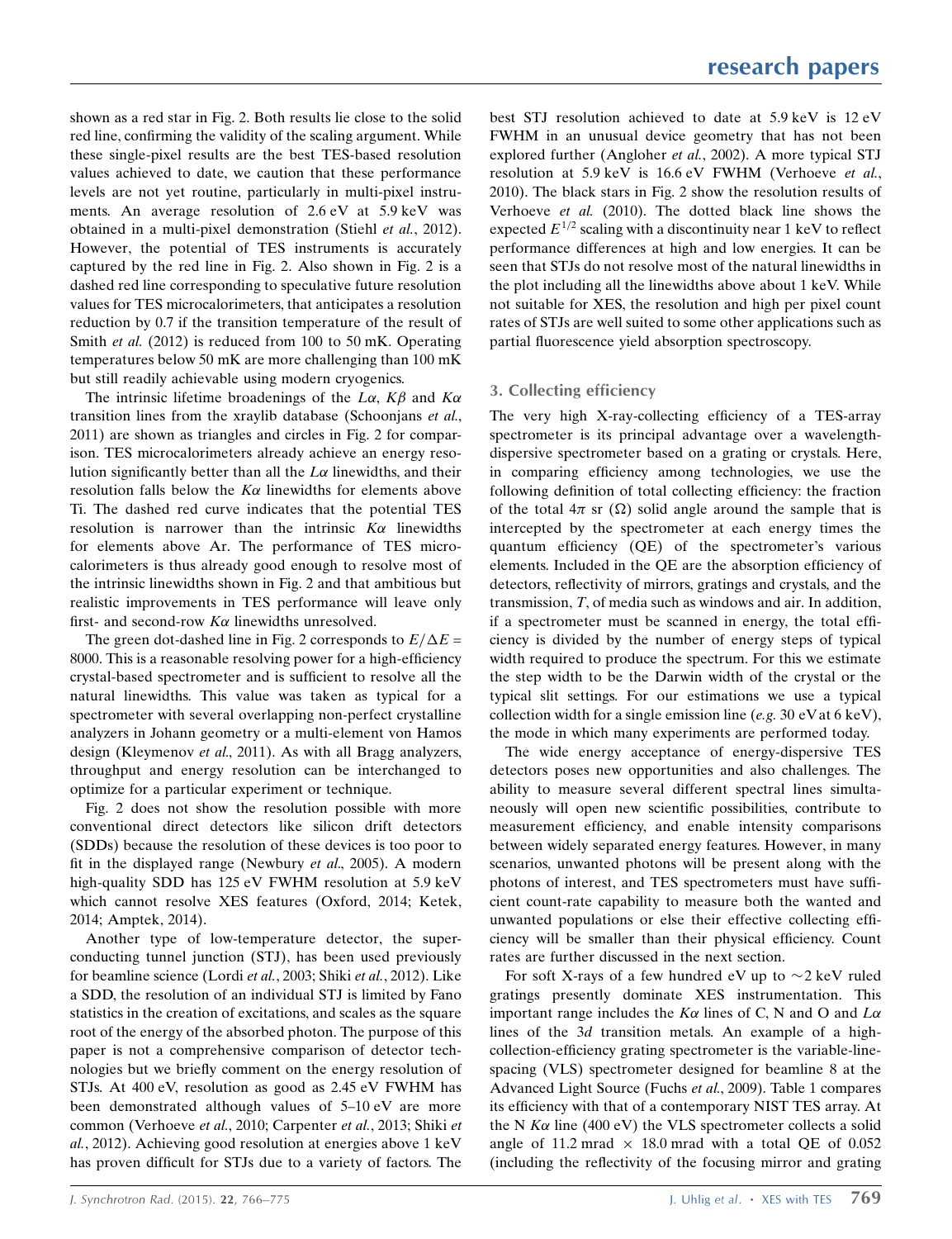#### Table 1

Comparison of the total collecting efficiencies of the TES soft-X-ray (subkeV) spectrometer array installed at APS 29-ID and a representative high-efficiency grating spectrometer [the VLS grating of ALS BL8.0 (Fuchs et al., 2009)].

The TES array has 240 sensors, each of which has an active area of 104  $\mu$ m  $\times$ 84 µm and unity QE for sub-keV X-rays. The solid-angle coverage  $(\Omega)$  of the TES array assumes a sample distance of 2 cm, the minimum practical distance for most samples

|                                                                                                                                  | $C$ K $\alpha$                                                                                               | N $K\alpha$                                                                                                 | $O$ K $\alpha$                                                                                              |
|----------------------------------------------------------------------------------------------------------------------------------|--------------------------------------------------------------------------------------------------------------|-------------------------------------------------------------------------------------------------------------|-------------------------------------------------------------------------------------------------------------|
| $E$ (eV)<br>TES $\Omega/4\pi$ sr<br>$T300 \text{ nm}$ Al<br>TES total efficiency<br>VLS $\Omega/4\pi$ sr<br>VLS total efficiency | 275<br>$4.2 \times 10^{-4}$<br>0.072<br>$3.0 \times 10^{-5}$<br>$1.6 \times 10^{-5}$<br>$9.9 \times 10^{-7}$ | 400<br>$4.2 \times 10^{-4}$<br>0.35<br>$1.5 \times 10^{-4}$<br>$1.6 \times 10^{-5}$<br>$8.3 \times 10^{-7}$ | 525<br>$4.2 \times 10^{-4}$<br>0.58<br>$2.4 \times 10^{-4}$<br>$1.6 \times 10^{-5}$<br>$7.5 \times 10^{-7}$ |
|                                                                                                                                  |                                                                                                              |                                                                                                             |                                                                                                             |

and the QE of the CCD detector). The grating does not need to be scanned in energy to collect an XES spectrum. Thus the total collecting efficiency of this VLS spectrometer is 8.3  $\times$  $10^{-7}$  of all photons emitted into the N  $K\alpha$  line. This spectrometer achieves a resolving power of  $\sim$  1000 across the sub-keV band, or  $\Delta E$  FWHM = 0.4 eV at 400 eV. The NIST 240-TES soft-X-ray spectrometer recently deployed to beamline 29-ID at the Advanced Photon Source (APS) has a total collecting efficiency of  $1.5 \times 10^{-4}$ , or more than two orders of magnitude higher. Each TES has a collimated active area of 104  $\mu$ m  $\times$ 84  $\mu$ m and a 1  $\mu$ m-thick Bi absorber that provides unity absorption for sub-keV X-rays. The cryogenic TESs are protected from infrared photons by three 100 nm freestanding Al filters. Although the samples are held in a UHV chamber, the present incarnation of the APS spectrometer includes a Moxtek AP3 (one-atmosphere) vacuum window for the safety of the spectrometer during beamline commissioning; this will be removed for future UHV operation and thus its absorption is not included in the efficiency calculations in Table 1. The minimum distance between sample and the TES array is 2 cm. This TES array is designed for energy resolution of about 1.0 eV across the sub-keV X-ray band with  $E_{\text{max}} \simeq 2 \text{ keV}$ .

For X-ray energies above 2.5 keV a variety of bent-crystal Bragg-diffraction geometries are used. The three most common are the Johann, Johannson and von Hamos geometries. Detailed descriptions of each can be found in the literature (Hayashi et al., 2004; Hudson et al., 2007; Schülke, 2007; Huotari et al., 2005; Alonso-Mori et al., 2012b). Unless extreme designs are chosen [e.g. the 72-crystal spectrometer at ESRF ID-20 (ESRF, 2014)], the overall efficiencies of these spectrometers typically fall within the same order of magnitude.

Table 2 compares the efficiency of a 240-TES hard-X-ray spectrometer installed in a time-resolved XAS experiment at NIST (Miaja Avila et al., 2013, 2015) with two representative high-efficiency crystal spectrometers [the five-crystal Johanngeometry spectrometer at ESRF ID26 (Kleymenov et al., 2011) and a von Hamos spectrometer installed at the XPP beamline at the Stanford Linear Accelerator Center (SLAC) (Alonso-Mori et al.,  $2012a,b$ ). The crystal spectrometers achieve total collecting efficiencies (for one emission line of Comparison of the total collecting efficiencies at 5.9 keV of the TES hard-X-ray spectrometer array presently used in the NIST laser laboratory and two representative high-efficiency crystal spectrometers [the five-crystal Johann-geometry spectrometer at ESRF ID26 (Kleymenov et al., 2011) and the 16-crystal von Hamos spectrometer at the LCLS (Alonso-Mori et al., 2012a,b)].

Details of the estimates can be found in the text and the supporting information. The solid-angle coverage  $(\Omega)$  of the TES array assumes a sample distance of 2 cm, the minimum practical distance for most samples.

|                                                   | Johann<br>5 crystals        | von Hamos<br>16 crystals    | TES array                   |
|---------------------------------------------------|-----------------------------|-----------------------------|-----------------------------|
| $E$ (keV)<br>$\Omega/4\pi$ sr per collection step | 5.9<br>$3.1 \times 10^{-3}$ | 5.9<br>$2.2 \times 10^{-4}$ | 5.9<br>$4.7 \times 10^{-3}$ |
| ОE                                                | $\sim 0.1$                  | $\sim 0.1$                  | 0.80                        |
| Collection steps                                  | 60                          |                             |                             |
| Total efficiency                                  | $5.2 \times 10^{-6}$        | $2.2 \times 10^{-5}$        | $3.8 \times 10^{-3}$        |

30 eV width) of  $\sim 5.2 \times 10^{-6}$  and  $\sim 2.2 \times 10^{-5}$ , respectively (see the supporting information). By contrast, the TES array has a total efficiency of  $3.8 \times 10^{-3}$ , more than two orders of magnitude higher. Each TES has a collimated active area of 320  $\mu$ m  $\times$  305  $\mu$ m and a 4  $\mu$ m-thick Bi absorber. As in the soft-X-ray TES array, three 100 nm-Al filters are required to block infrared loading. Here, a 150 µm Be vacuum window allows the spectrometer to observe samples at ambient pressure. This TES array is designed for energy resolution of  $\sim$  3 eV FWHM at 5.9 keV.

An energy range in which TES spectrometers have additional advantages is  $\sim$ 1.5–2.5 keV, which covers the K-line emission of Si, P and S and is difficult to access via gratings or crystals. Energies above 1.5 keV become increasingly difficult for gratings due to decreasing X-ray reflectivity and surface imperfections in the gratings. The common crystal materials that are obtainable in very high quality at practical prices via the semiconductor industry are Si and Ge. Both have a minimum energy for Bragg reflection  $(\langle 111 \rangle)$  plane, normal incidence) of 2.0 keV and 1.9 keV, which is close to their respective absorption edges. Physical restraints due to the high diffraction angle often set the practical limit closer to 2.3– 2.5 keV.

Fig. 3 shows the efficiency of microcalorimeter instruments at different energies. The plot contains the hard X-ray array with and without a Moxtek AP3.3 vacuum window (marked as 3 eV system) as well as the soft X-ray system and a comparison with the diffractive analyzers. Future LTD X-ray spectrometers will be even larger and more capable.

#### 4. Count rates

Without the spectral windowing of dispersive optical elements, count rate capability is an important metric for TES performance. The maximum count rate for a TES spectrometer depends on a variety of factors. Count rate and energy resolution for each pixel and of the array as a whole are discussed.

A rule of thumb for the maximum count rate per pixel without significant dead-time or resolution degradation is  $1/20\tau$  where  $\tau$  is the 1/e recovery time of a pulse [see Doriese *et*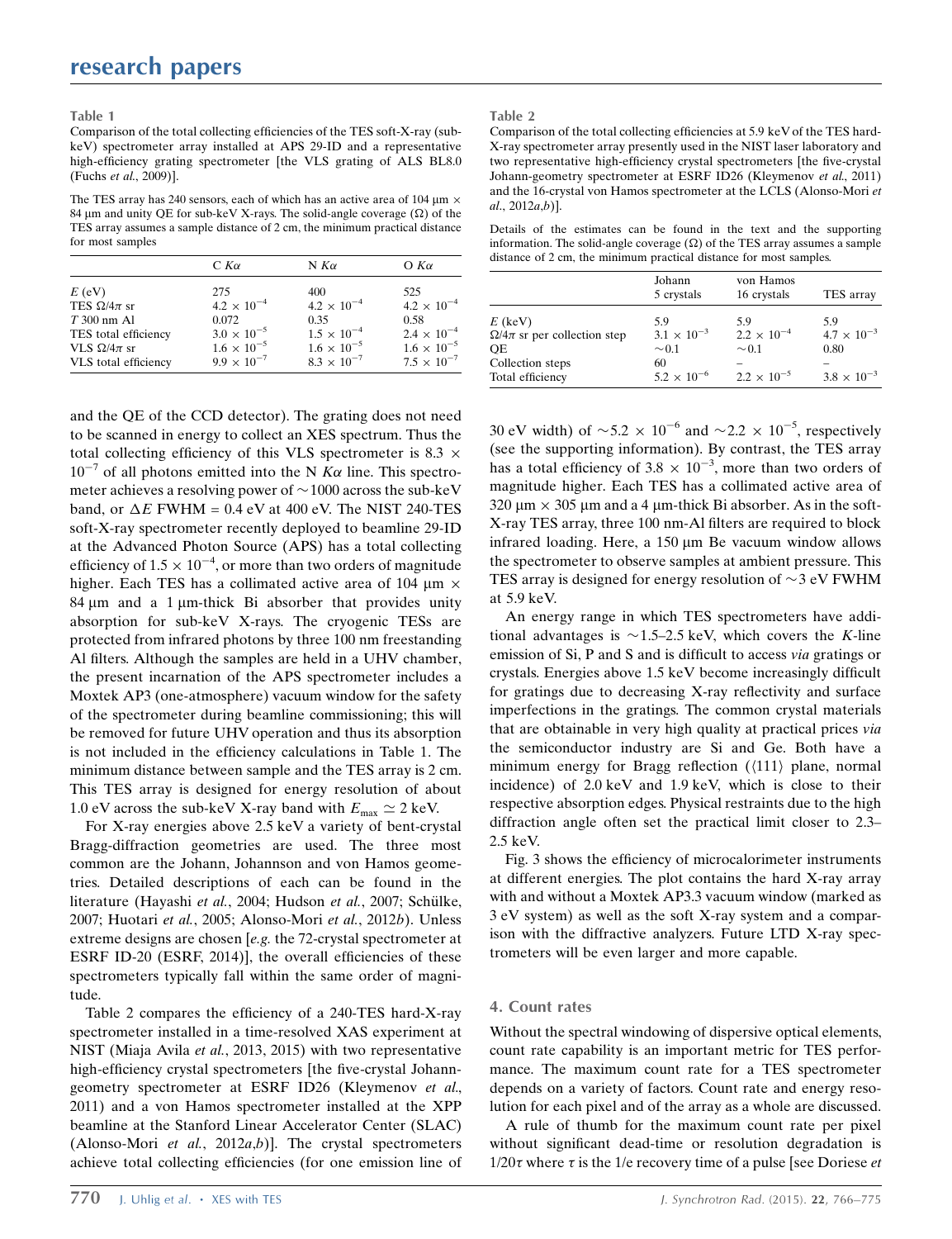al. (2009) and supporting information]. The recovery time depends on measurable parameters such as the device heat capacity and bias power. In a single TES with  $\tau = 200 \times 10^{-6}$  s, spectral resolution as good as 2.3 eV at 6 keV has been achieved at 100 Hz and 99.6% photon acceptance rate (Lee et al., 2014). A complete theory exists to predict  $\tau$  in the small signal limit (Irwin & Hilton, 2005). For a TES microcalorimeter pixel the required dead-time depends on the details of the pulse recording/processing algorithms. While a detailed discussion is beyond the scope of this paper, a brief note on this topic can be found in the supporting information. Models for other detector types are debated in the literature (see, for example, Sobott et al., 2013; Neri et al., 2010; Kishimoto, 1997; Bateman, 2000).

An attractive quality of TESs is the availability of SQUIDmultiplexer readout. In time-, frequency- and code-division SQUID multiplexing, multiple sensors are measured with a single amplifier chain. Multiplexing has enabled large TES arrays (Bennett et al., 2012; Holland et al., 2013) because it reduces the number of readout amplifiers and the number of connections to the cryogenic detector package. Because amplifier bandwidth is always finite, multiplexed readout imposes particularly strict lower limits on  $\tau$ . The specifications of the ongoing ATHENA project (den Herder et al., 2012) provide a useful guide to likely TES performance on the fewyear timescale. Anticipated performance levels include recovery times  $\tau$  near 200  $\times$  10<sup>-6</sup> s, multiplexing factors of 30–40 sensors per amplifier chain, and total array sizes of a thousand or more TESs. The total count rate of such a spectrometer will exceed  $10^5$  Hz for a source obeying Poisson temporal statistics. In addition to time-, frequency- and codedivision multiplexing at MHz frequencies, other multiplexing techniques are under development based on microwave

readout techniques with potentially orders of magnitude larger bandwidth (Noroozian et al., 2013). While less mature, these techniques may enable significantly faster sensors and larger arrays.

Cross-talk is present in practical multiplexed arrays and pulse pileup has to be considered at high count rates. Higher count rates are possible if some resolution degradation from cross-talk among pixels and pileup within a pixel can be tolerated. Traditional signal processing for TESs and most LTDs relies on an optimal filter constructed from knowledge of the average pulse shape and noise (Szymkowiak et al., 1993). This type of filtering requires the digitization of complete pulse records that are free from pileup pulses. In addition, the optimal filter is often constructed in such a way that longer time records give better resolution (Doriese et al., 2009). As a result, traditional pulse processing for TESs is extremely sensitive to pileup and the output count rate suffers at high input rates.

Pulse pileup is significantly easier to address in sensors with a linear response to the deposited energy. Pulse-processing algorithms have recently been developed that can be applied to TES pulses in the presence of the decaying tail of a preceding pulse (Tan et al., 2008; Alpert et al., 2013). However, TESs are sometimes nonlinear; for example, when measuring photons with energy near  $E_{\text{max}}$  where resolving power is highest. Pulse-processing algorithms for nonlinear detectors in the presence of pileup is an active research area. Similarly, work is also ongoing on algorithms for the recovery of high spectral resolution without the strict trade-off between record length and resolution (Alpert et al., 2013).

The maximum count rate observed in wavelength-dispersive systems depends on many design parameters and especially the sample under study. Specialized high-flux beamlines



#### Figure 3

Comparison of the detection efficiency for two contemporary microcalorimetric systems each in freestanding (with vacuum window) and windowless operation. The efficiency limit only determined by the detector fill factor is indicated (with unity absorption and without filter). Two wavelengthdispersive systems designed for high efficiency are shown (see text).

like ID26 at the ESRF (Kleymenov et al., 2011) can reach MHz count rates if studying highly concentrated and radiation resilient samples. More typical count rates are around a few kHz. Energy-dispersive silicon drift detectors are typically operated with peaking times of a few microseconds to preserve their 125 eV energy resolution (Amptek, 2014), resulting in count rates of at most a few 100 kHz. Very new systems reduce the shaping time and with it the energy resolution to achieve a throughput of >1 MHz (Krings et al., 2014; Bertuccio et al., 2015). As discussed above, the next generation of TES array detectors will offer similar count rates, but with energy resolution appropriate for XES.

#### 5. Measurements

Here, we show two datasets that demonstrate TES-based XES below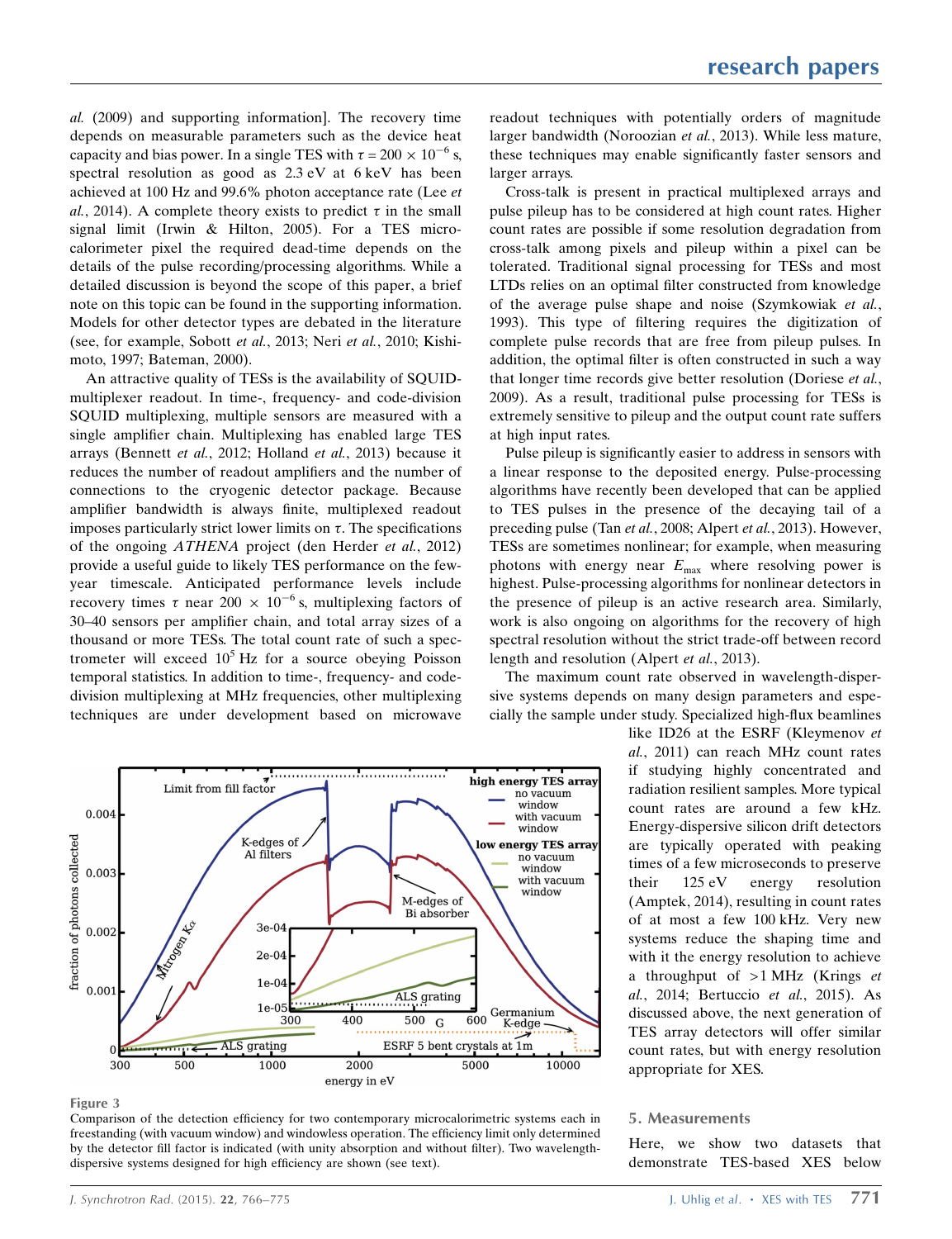10 keV and below 1 keV. The first demonstration used a broad-band laboratory excitation source; the second used narrow-band excitation at a synchrotron bending-magnet beamline.

5.1. Hard X-ray emission spectroscopy with a plasma source with sub-picosecond timing structure

For analyzing the time evolution of photo-driven chemical reactions, it is often desirable to use X-ray techniques to obtain element-specific information about atomic structure and electronic activity (Chen et al., 2001; Canton et al., 2013, 2015; Vankó et al., 2013). Laser-driven ultrashort-pulse laboratory X-ray sources are promising tools for studying photo-activity because they are naturally synchronized to an exciting optical laser pulse. To this end we developed a robust X-ray source based on 800 nm, 50 fs Ti:sapphire laser pulses focused on a water jet target. The source produces X-ray pulses of sub-picosecond duration; details have been published by Fullagar et al. (2007, 2008) and Uhlig et al. (2011). By pairing the source with a TES microcalorimeter spectrometer, both time-resolved absorption spectroscopy (Uhlig et al., 2013) and emission spectroscopy are possible in a laboratory setting.

To demonstrate XES at the Fe  $K\beta$  line, we selected a target of ferric oxide  $(Fe<sub>2</sub>O<sub>3</sub>)$ , an iron III complex, in a polymer matrix. The target was excited by broad-band bremsstrahlung X-rays generated by the water-jet X-ray source. The microcalorimeter spectrometer was oriented toward the sample and at  $90^{\circ}$  to the excitation beam so that direct X-rays from the source were not observed. The distance between the spectrometer and sample was 8 cm.

The measured X-ray emission spectrum is shown in Fig. 4. The challenge and strength of direct detection devices is the collection of all emitted photons. The left-hand inset shows all the collected photons in 1 eV bins; the Fe  $K\alpha$  peak dominates



Figure 4

X-ray emission spectrum of  $Fe<sub>2</sub>O<sub>3</sub>$ . The material is identified as a highspin complex from the prominent  $K\beta'$  feature. The left-hand inset shows the full  $K\alpha/\beta$  range of the same spectrum. The right-hand inset shows an expanded region of the same spectrum. After re-binning, the weaker  $K\beta_{2,5}$  and  $K\beta''$  features are evident.

the full spectrum as expected. The  $K\beta$  spectrum is detailed enough to permit chemical analysis and shows a prominent  $K\beta'$  feature, the signature of a high-spin iron complex (Haldrup et al., 2012; Vankó et al., 2006, 2013). The right-hand inset shows the 7.1 keV region of the spectrum with a smoothed line to guide the eye. This reveals features likely to be  $K\beta_{25}$  or even  $K\beta''$  lines; these lines are three orders of magnitude weaker than the  $K\alpha$  feature. The energy resolution in this early measurement was only 6 eV. The spectrometer is presently capable of resolution better than 4 eVand still better performance is possible as indicated in Fig. 2. The spectrum in Fig. 4 was acquired over 8 h, at 5 Hz pixel<sup>-1</sup> limited by the source. However, subsequent increases in the array size  $(\times 12)$ and the intensity of the exciting beam (flux rate  $\times 100$ ) will allow similar spectra to be captured in less than 1 min.

#### 5.2. Nitrogen emission spectroscopy

A TES microcalorimeter spectrometer was installed in 2011 and is currently operated at the bending-magnet beamline U7A of the National Synchrotron Light Source (Fischer, 2014). The microcalorimeter instrument has added XES capability to U7A, where the soft X-ray energy range includes the emission from ubiquitous carbon, nitrogen and oxygen. Non-resonant nitrogen emission can be used to fingerprint many compounds in scientific, industrial and security applications.

To demonstrate the ability of TESs to perform XES below 1 keV, we chose two nitrogen-bearing compounds used in explosives: ammonium nitrate  $(NH_4NO_3)$  and RDX  $(C_3H_6N_6O_6)$ . While the security relevance of these compounds is obvious, they also provide well defined and different chemical environments for the constituent nitrogen. In particular, ammonium nitrate contains nitrogen atoms in both highly oxidized and highly reduced environments.

The compounds were deposited on a cleaned Si[001] wafer, dried and introduced into the vacuum of the beamline. The spectrometer contained 45 TES pixels 5 cm from the sample with 320  $\times$  305 µm active area each and was oriented at 90 $^{\circ}$  to the excitation beam with the sample normal oriented at  $45^{\circ}$  to the excitation beam. The material between the sample and detectors consisted of 300 nm of aluminium and a Moxtek AP3.3 vacuum window. Hence, the experimental configuration was generally representative of future installations of microcalorimeter instruments and enabled a robust XES capability at a beamline that was previously considered too dim for this experimental technique. The primary excitation was  $2 \times 10^{10}$  photons s<sup>-1</sup> in a few millimeters spot at 425 eV, but harmonics of the primary energy were also present and these excited transitions above 425 eV. The acquisition periods for the  $NH<sub>4</sub>NO<sub>3</sub>$  and RDX spectra were 29 min and 23 min, respectively. At the time of the measurements, the spectrometer at U7A contained 45 active pixels; the currently installed array contains 240 pixels. The energy-dispersive operating principle of TESs allows the simultaneous collection of X-rays over the full energy range of the spectrometer. As a result, X-rays from carbon, nitrogen and oxygen were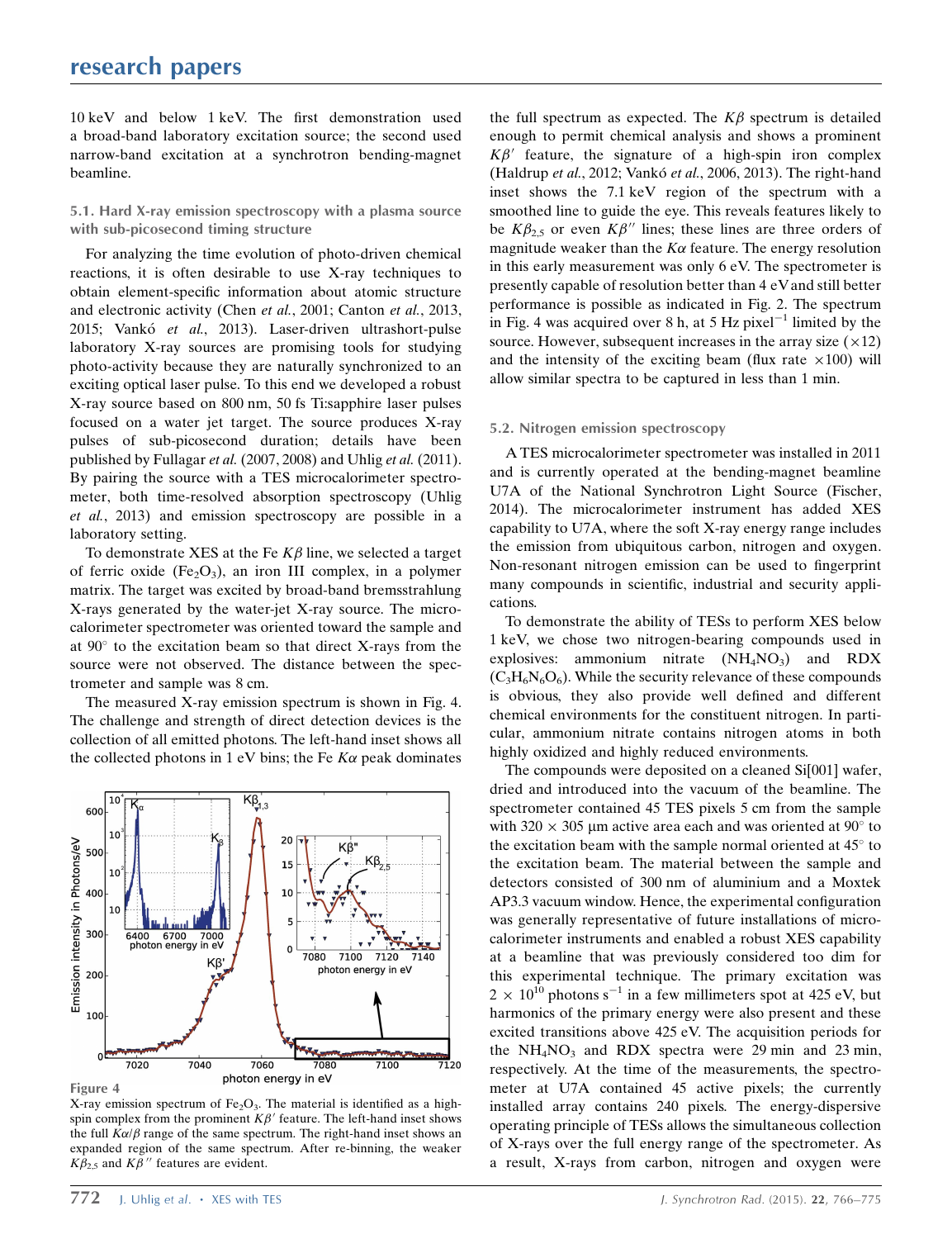

Figure 5

Nitrogen emission spectra of ammonium nitrate (blue) and RDX (red) obtained with the TES array. Fine structure due to local chemical environment is clearly visible and distinct between the two compounds (see text for identification of the numbered features). The different chemical structures are recognizable in the molecular cartoons on the right. The 2.5 eV instrumental response function is shown on the left. The inset shows the same emission spectra with an expanded energy range; the reflected beam and the main emission lines are marked. The spectra of ammonium nitrate and RDX were collected in 29 and 23 min, respectively, with  $2 \times 10^{10}$  photons s<sup>-1</sup> input from a bending-magnet beamline using a 45 pixel TES detectors with pixel size  $320 \times 305$  µm.

collected as shown in the inset to Fig. 5. The relative intensities of the different elemental lines can be used to identify the approximate ratio between the different atoms of the compound if adjusted for emission probability and window transmission.

Vila et al. performed an XES study of these compounds using a grating spectrometer (Vila et al., 2011) at an undulator beamline. With  $\sim$ 1000 $\times$  higher excitation flux than used in our 45 pixel demo they achieved similar signal-to-noise ratios in slightly longer (30 min) acquisition time. Their study included a comparison with theoretical calculations and proposed an identification of the components of the spectrum. In our spectrum of  $(NH_4NO_3)$  two strong features (1 and 2) can be identified. Referring to the calculations from Vila et al. (2011), the features 2, 3 and 4 are associated with the highly oxidized N in the nitrate moiety while feature 1 is associated with the highly reduced N in the ammonia group. Because RDX lacks the variety of nitrogen environments found in ammonium nitrate, the RDX spectrum contains only one dominant peak, feature 5, although smaller features, 6–8, are clearly distinguishable. All spectral features identified in our data are in excellent agreement with the measurements of Vila et al. (2011).

From Fig. 5 we conclude that TESs can not only distinguish nitrogen-containing compounds but also can collect highquality spectra for scientific interpretation and comparison with theoretical models. However, even better spectral performance is possible. The detector used in the experiment was designed for a saturation energy near 10 keV and the 2.5 eV instrument response function (also shown in Fig. 5) reflects this large dynamic range. As discussed previously, TES detectors optimized for a lower saturation energy of 600 eV could achieve resolution as good as 0.6 eV. With the high collection efficiency of large arrays, it is possible to collect very weak or attenuated signals. Signal attenuation might arise from operating the detector outside of a UHV chamber. An example of the latter case is the identification and study of materials in a helium-filled environment. The absorption of nitrogen  $K\alpha$  X-rays in 3 cm of helium at 1 atm is 50%. Pathlengths and attenuation factors of this magnitude are quite acceptable for a microcalorimeter spectrometer. In contrast, likely pathlengths in a wavelength-dispersive instrument are much longer, so the increased attenuation poses a greater experimental challenge.

#### 6. Conclusions

Contemporary microcalorimeter arrays offer a viable alternative to wavelength-dispersive X-ray energy analyzers for XES. In photon-starved experiments or in work with radiation-sensitive samples they can be the detector of choice, thanks to extremely high efficiency combined with adequate energy resolution, easy handling and simple physical alignment. Microcalorimeter arrays have begun to find XES applications, when paired with laboratory and ultrafast sources, electron microscopes and synchrotron beamlines. The broad energy acceptance changes not only how X-ray emission spectra are acquired but also makes microcalorimeters uniquely suited as general purpose X-ray spectrometers.

#### Acknowledgements

We acknowledge support from the NIST Innovations in Measurement Science program and an ERC Advanced Investigator Grant No. 226136 to VS. JU gratefully acknowledges the continued funding from the Knut and Alice Wallenberg Foundation.

### References

- Ahmed, S. N. (2014). [Physics and Engineering of Radiation Detection](http://scripts.iucr.org/cgi-bin/cr.cgi?rm=pdfbb&cnor=hf5280&bbid=BB1), [2nd ed. New York: Academic Press.](http://scripts.iucr.org/cgi-bin/cr.cgi?rm=pdfbb&cnor=hf5280&bbid=BB1)
- Alonso-Mori, R. et al. (2012a). [Proc. Natl Acad. Sci. USA](http://scripts.iucr.org/cgi-bin/cr.cgi?rm=pdfbb&cnor=hf5280&bbid=BB2), 109, 19103– [19107.](http://scripts.iucr.org/cgi-bin/cr.cgi?rm=pdfbb&cnor=hf5280&bbid=BB2)
- [Alonso-Mori, R., Kern, J., Sokaras, D., Weng, T.-C., Nordlund, D.,](http://scripts.iucr.org/cgi-bin/cr.cgi?rm=pdfbb&cnor=hf5280&bbid=BB3) [Tran, R., Montanez, P., Delor, J., Yachandra, V. K., Yano, J. &](http://scripts.iucr.org/cgi-bin/cr.cgi?rm=pdfbb&cnor=hf5280&bbid=BB3) [Bergmann, U. \(2012](http://scripts.iucr.org/cgi-bin/cr.cgi?rm=pdfbb&cnor=hf5280&bbid=BB3)b). Rev. Sci. Instrum. 83, 073114.
- [Alpert, B. K., Horansky, R. D., Bennett, D. A., Doriese, W. B., Fowler,](http://scripts.iucr.org/cgi-bin/cr.cgi?rm=pdfbb&cnor=hf5280&bbid=BB4) [J. W., Hoover, A. S., Rabin, M. W. & Ullom, J. N. \(2013\).](http://scripts.iucr.org/cgi-bin/cr.cgi?rm=pdfbb&cnor=hf5280&bbid=BB4) Rev. Sci. Instrum. 84[, 056107.](http://scripts.iucr.org/cgi-bin/cr.cgi?rm=pdfbb&cnor=hf5280&bbid=BB4)
- [Als-Nielsen, J. & McMorrow, D. \(2011\).](http://scripts.iucr.org/cgi-bin/cr.cgi?rm=pdfbb&cnor=hf5280&bbid=BB5) Elements of Modern X-ray Physics[, 2nd ed. Hoboken: John Wiley and Sons.](http://scripts.iucr.org/cgi-bin/cr.cgi?rm=pdfbb&cnor=hf5280&bbid=BB5)
- Amptek, (2014). Amptek XR-100SDD[, http://www.amptek.com/](http://scripts.iucr.org/cgi-bin/cr.cgi?rm=pdfbb&cnor=hf5280&bbid=BB6) [products/xr-100sdd-silicon-drift-detector/, accessed: 08/10/14.](http://scripts.iucr.org/cgi-bin/cr.cgi?rm=pdfbb&cnor=hf5280&bbid=BB6)
- [Angloher, G., Huber, M., Jochum, J., Rudig, A., von Feilitzsch, F. &](http://scripts.iucr.org/cgi-bin/cr.cgi?rm=pdfbb&cnor=hf5280&bbid=BB7) [Mossbauer, R. L. \(2002\).](http://scripts.iucr.org/cgi-bin/cr.cgi?rm=pdfbb&cnor=hf5280&bbid=BB7) AIP Conf. Proc. 605, 23–26.
- [Bandler, S., Adams, J., Bailey, C., Busch, S., Chervenak, J., Eckart, M.,](http://scripts.iucr.org/cgi-bin/cr.cgi?rm=pdfbb&cnor=hf5280&bbid=BB8) [Ewin, A., Finkbeiner, F., Kelley, R., Kelly, D. P., Kilbourne, C.,](http://scripts.iucr.org/cgi-bin/cr.cgi?rm=pdfbb&cnor=hf5280&bbid=BB8) [Porst, J. P., Porter, F., Sadleir, J., Smith, S. & Wassell, E. \(2013\).](http://scripts.iucr.org/cgi-bin/cr.cgi?rm=pdfbb&cnor=hf5280&bbid=BB8) [IEEE Trans. Appl. Supercond.](http://scripts.iucr.org/cgi-bin/cr.cgi?rm=pdfbb&cnor=hf5280&bbid=BB8) 23, 2100705.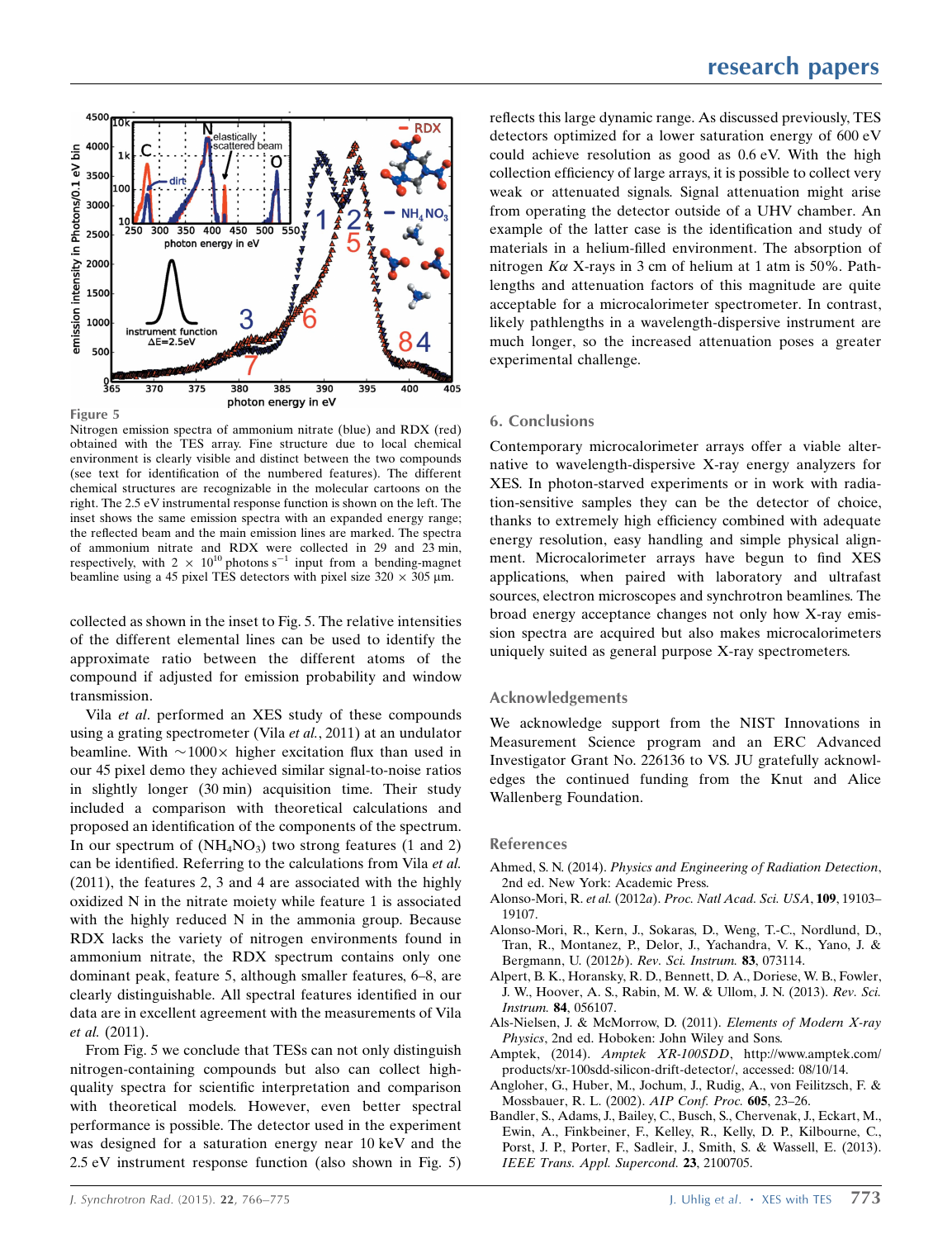- [Bandler, S. R., Figueroa-Feliciano, E., Iyomoto, N., Kelley, R. L.,](http://scripts.iucr.org/cgi-bin/cr.cgi?rm=pdfbb&cnor=hf5280&bbid=BB10) [Kilbourne, C. A., Murphy, K. D., Porter, F. S., Saab, T. & Sadleir, J.](http://scripts.iucr.org/cgi-bin/cr.cgi?rm=pdfbb&cnor=hf5280&bbid=BB10) (2006). [Nucl. Instrum. Methods Phys. Res. A](http://scripts.iucr.org/cgi-bin/cr.cgi?rm=pdfbb&cnor=hf5280&bbid=BB10), 559, 817–819.
- [Bandler, S., Irwin, K., Kelly, D., Nagler, P., Porst, J.-P., Rotzinger, H.,](http://scripts.iucr.org/cgi-bin/cr.cgi?rm=pdfbb&cnor=hf5280&bbid=BB9) [Sadleir, J., Seidel, G., Smith, S. & Stevenson, T. \(2012\).](http://scripts.iucr.org/cgi-bin/cr.cgi?rm=pdfbb&cnor=hf5280&bbid=BB9) J. Low [Temp. Phys.](http://scripts.iucr.org/cgi-bin/cr.cgi?rm=pdfbb&cnor=hf5280&bbid=BB9) 167, 254–268.
- [Bateman, J. E. \(2000\).](http://scripts.iucr.org/cgi-bin/cr.cgi?rm=pdfbb&cnor=hf5280&bbid=BB11) J. Synchrotron Rad. 7, 307–312.
- Bennett, D. A. et al. (2012). [Rev. Sci. Instrum.](http://scripts.iucr.org/cgi-bin/cr.cgi?rm=pdfbb&cnor=hf5280&bbid=BB12) 83, 093113.
- [Bergmann, U. & Cramer, S. P. \(1998\).](http://scripts.iucr.org/cgi-bin/cr.cgi?rm=pdfbb&cnor=hf5280&bbid=BB13) Proc. SPIE, 3448, 198–209.
- [Bergmann, U. & Glatzel, P. \(2009\).](http://scripts.iucr.org/cgi-bin/cr.cgi?rm=pdfbb&cnor=hf5280&bbid=BB14) Photosynth. Res. 102, 255.
- [Bertuccio, G., Ahangarianabhari, M., Graziani, C., Macera, D., Shi,](http://scripts.iucr.org/cgi-bin/cr.cgi?rm=pdfbb&cnor=hf5280&bbid=BB15) [Y., Rachevski, A., Rashevskaya, I., Vacchi, A., Zampa, G., Zampa,](http://scripts.iucr.org/cgi-bin/cr.cgi?rm=pdfbb&cnor=hf5280&bbid=BB15) [N., Bellutti, P., Giacomini, G., Picciotto, A. & Piemonte, C. \(2015\).](http://scripts.iucr.org/cgi-bin/cr.cgi?rm=pdfbb&cnor=hf5280&bbid=BB15) [J. Instrum.](http://scripts.iucr.org/cgi-bin/cr.cgi?rm=pdfbb&cnor=hf5280&bbid=BB15) 10, P01002.
- Canton, S. E. et al. (2013). [J. Phys. Chem. Lett.](http://scripts.iucr.org/cgi-bin/cr.cgi?rm=pdfbb&cnor=hf5280&bbid=BB17) 4, 1972–1976.
- Canton, S. E. et al. (2015). [Nat. Commun.](http://scripts.iucr.org/cgi-bin/cr.cgi?rm=pdfbb&cnor=hf5280&bbid=BB16) 6, 6359.
- [Carpenter, M., Friedrich, S., Hall, J. A., Harris, J., Warburton, W. &](http://scripts.iucr.org/cgi-bin/cr.cgi?rm=pdfbb&cnor=hf5280&bbid=BB18) [Cantor, R. \(2013\).](http://scripts.iucr.org/cgi-bin/cr.cgi?rm=pdfbb&cnor=hf5280&bbid=BB18) Appl. Supercond. 23, 2400504.
- Chen, L. X., Jäger, W. J., Jennings, G., Gosztola, D. J., Munkholm, A. [& Hessler, J. P. \(2001\).](http://scripts.iucr.org/cgi-bin/cr.cgi?rm=pdfbb&cnor=hf5280&bbid=BB19) Science, 292, 262–264.
- Darwin, C. (1914). [Philos. Mag. Ser. 6](http://scripts.iucr.org/cgi-bin/cr.cgi?rm=pdfbb&cnor=hf5280&bbid=BB20), 27, 675–690.
- [Doriese, W. B., Adams, J. S., Hilton, G. C., Irwin, K. D., Kilbourne,](http://scripts.iucr.org/cgi-bin/cr.cgi?rm=pdfbb&cnor=hf5280&bbid=BB21) [C. A., Schima, F. J. & Ullom, J. N. \(2009\). In](http://scripts.iucr.org/cgi-bin/cr.cgi?rm=pdfbb&cnor=hf5280&bbid=BB21) The Thirteenth [International Workshop on Low Temperature Detectors \(LTD13\)](http://scripts.iucr.org/cgi-bin/cr.cgi?rm=pdfbb&cnor=hf5280&bbid=BB21), [Vol. 1185, pp. 450–453. IEEE.](http://scripts.iucr.org/cgi-bin/cr.cgi?rm=pdfbb&cnor=hf5280&bbid=BB21)
- ESRF (2014). ID20[, http://www.esrf.eu/home/UsersAndScience/](http://scripts.iucr.org/cgi-bin/cr.cgi?rm=pdfbb&cnor=hf5280&bbid=BB22) [Experiments/Beamlines/content/content/ID20.html, accessed: 08/](http://scripts.iucr.org/cgi-bin/cr.cgi?rm=pdfbb&cnor=hf5280&bbid=BB22) [10/14.](http://scripts.iucr.org/cgi-bin/cr.cgi?rm=pdfbb&cnor=hf5280&bbid=BB22)
- [Fano, U. \(1947\).](http://scripts.iucr.org/cgi-bin/cr.cgi?rm=pdfbb&cnor=hf5280&bbid=BB23) Phys. Rev. 72, 26–29.
- Fischer, D. (2014). U7A[, http://beamlines.ps.bnl.gov/beamline.aspx](http://scripts.iucr.org/cgi-bin/cr.cgi?rm=pdfbb&cnor=hf5280&bbid=BB24) [?blid=U7A/, accessed: 08/10/14.](http://scripts.iucr.org/cgi-bin/cr.cgi?rm=pdfbb&cnor=hf5280&bbid=BB24)
- [Fraser, G., Abbey, A., Holland, A., McCarthy, K., Owens, A. &](http://scripts.iucr.org/cgi-bin/cr.cgi?rm=pdfbb&cnor=hf5280&bbid=BB25) Wells, A. (1994). [Nucl. Instrum. Methods Phys. Res. A](http://scripts.iucr.org/cgi-bin/cr.cgi?rm=pdfbb&cnor=hf5280&bbid=BB25), 350, 368– [378.](http://scripts.iucr.org/cgi-bin/cr.cgi?rm=pdfbb&cnor=hf5280&bbid=BB25)
- Fuchs, O., Weinhardt, L., Blum, M., Weigand, M., Umbach, E., Bär, [M., Heske, C., Denlinger, J., Chuang, Y.-D., McKinney, W., Hussain,](http://scripts.iucr.org/cgi-bin/cr.cgi?rm=pdfbb&cnor=hf5280&bbid=BB26) [Z., Gullikson, E., Jones, M., Batson, P., Nelles, B. & Follath, R.](http://scripts.iucr.org/cgi-bin/cr.cgi?rm=pdfbb&cnor=hf5280&bbid=BB26) (2009). [Rev. Sci. Instrum.](http://scripts.iucr.org/cgi-bin/cr.cgi?rm=pdfbb&cnor=hf5280&bbid=BB26) 80, 063103.
- [Fullagar, W., Harbst, M., Canton, S., Uhlig, J., Walczak, M.,](http://scripts.iucr.org/cgi-bin/cr.cgi?rm=pdfbb&cnor=hf5280&bbid=BB27) Wahlström, C. G. & Sundström, V. (2007). Rev. Sci. Instrum. 78, [115105.](http://scripts.iucr.org/cgi-bin/cr.cgi?rm=pdfbb&cnor=hf5280&bbid=BB27)
- Fullagar, W., Uhlig, J., Walczak, M., Canton, S. & Sundström, V. (2008). [Rev. Sci. Instrum.](http://scripts.iucr.org/cgi-bin/cr.cgi?rm=pdfbb&cnor=hf5280&bbid=BB28) 79, 103302.
- [Gallo, E. & Glatzel, P. \(2014\).](http://scripts.iucr.org/cgi-bin/cr.cgi?rm=pdfbb&cnor=hf5280&bbid=BB29) Adv. Mater. 26, 7730–7746.
- [Glatzel, P., Weng, T.-C., Kvashnina, K., Swarbrick, J., Sikora, M.,](http://scripts.iucr.org/cgi-bin/cr.cgi?rm=pdfbb&cnor=hf5280&bbid=BB30) [Gallo, E., Smolentsev, N. & Mori, R. A. \(2012\).](http://scripts.iucr.org/cgi-bin/cr.cgi?rm=pdfbb&cnor=hf5280&bbid=BB30) J. Electron [Spectrosc. Relat. Phenom.](http://scripts.iucr.org/cgi-bin/cr.cgi?rm=pdfbb&cnor=hf5280&bbid=BB30) 188, 17-25.
- [Groot, F. M. F. de & Kotani, A. \(2008\).](http://scripts.iucr.org/cgi-bin/cr.cgi?rm=pdfbb&cnor=hf5280&bbid=BB31) Core Level Spectroscopy of Solids, [Advances in Condensed Matter Science.](http://scripts.iucr.org/cgi-bin/cr.cgi?rm=pdfbb&cnor=hf5280&bbid=BB31) CRC Press.
- Haldrup, K., Vankó, G., Gawelda, W., Galler, A., Doumy, G., March, [A. M., Kanter, E. P., Bordage, A., Dohn, A., van Driel, T. B., Kjaer,](http://scripts.iucr.org/cgi-bin/cr.cgi?rm=pdfbb&cnor=hf5280&bbid=BB32) K. S., Lemke, H. T., Canton, S. E., Uhlig, J., Sundström, V., Young, [L., Southworth, S. H., Nielsen, M. M. & Bressler, C. \(2012\).](http://scripts.iucr.org/cgi-bin/cr.cgi?rm=pdfbb&cnor=hf5280&bbid=BB32) J. Phys. Chem. A, 116[, 9878–9887.](http://scripts.iucr.org/cgi-bin/cr.cgi?rm=pdfbb&cnor=hf5280&bbid=BB32)
- [Hayashi, H., Kawata, M., Takeda, R., Udagawa, Y., Watanabe, Y.,](http://scripts.iucr.org/cgi-bin/cr.cgi?rm=pdfbb&cnor=hf5280&bbid=BB33) [Takano, T., Nanao, S. & Kawamura, N. \(2004\).](http://scripts.iucr.org/cgi-bin/cr.cgi?rm=pdfbb&cnor=hf5280&bbid=BB33) J. Electron Spectrosc. [Relat. Phenom.](http://scripts.iucr.org/cgi-bin/cr.cgi?rm=pdfbb&cnor=hf5280&bbid=BB33) 136, 191–197.
- [Herder, J. W. den](http://scripts.iucr.org/cgi-bin/cr.cgi?rm=pdfbb&cnor=hf5280&bbid=BB34) et al. (2012). Proc. SPIE, 8443, 84432B.
- Holland, W. S. et al. (2013). [Mon. Not. R. Astron. Soc.](http://scripts.iucr.org/cgi-bin/cr.cgi?rm=pdfbb&cnor=hf5280&bbid=BB35) 430, 2513– [2533.](http://scripts.iucr.org/cgi-bin/cr.cgi?rm=pdfbb&cnor=hf5280&bbid=BB35)
- [Hudson, A. C., Stolte, W. C., Lindle, D. W. & Guillemin, R. \(2007\).](http://scripts.iucr.org/cgi-bin/cr.cgi?rm=pdfbb&cnor=hf5280&bbid=BB36) [Rev. Sci. Instrum.](http://scripts.iucr.org/cgi-bin/cr.cgi?rm=pdfbb&cnor=hf5280&bbid=BB36) 78, 053101.
- Huotari, S., Vankó, Gy., Albergamo, F., Ponchut, C., Graafsma, H., [Henriquet, C., Verbeni, R. & Monaco, G. \(2005\).](http://scripts.iucr.org/cgi-bin/cr.cgi?rm=pdfbb&cnor=hf5280&bbid=BB37) J. Synchrotron Rad. 12[, 467–472.](http://scripts.iucr.org/cgi-bin/cr.cgi?rm=pdfbb&cnor=hf5280&bbid=BB37)
- [Irwin, K. & Hilton, G. \(2005\).](http://scripts.iucr.org/cgi-bin/cr.cgi?rm=pdfbb&cnor=hf5280&bbid=BB38) Cryogenic Particle Detection, edited by C. Enss, Vol. 99 of [Topics in Applied Physics](http://scripts.iucr.org/cgi-bin/cr.cgi?rm=pdfbb&cnor=hf5280&bbid=BB38), pp. 63–150. Berlin/ [Heidelberg: Springer.](http://scripts.iucr.org/cgi-bin/cr.cgi?rm=pdfbb&cnor=hf5280&bbid=BB38)
- Janesick, J. (2001). [Scientific Charge-Coupled Devices.](http://scripts.iucr.org/cgi-bin/cr.cgi?rm=pdfbb&cnor=hf5280&bbid=BB39) Bellingham: [SPIE Press.](http://scripts.iucr.org/cgi-bin/cr.cgi?rm=pdfbb&cnor=hf5280&bbid=BB39)
- Ketek (2014). VITUS H7 SDD[, http://www.ketek.net/products/vitus](http://scripts.iucr.org/cgi-bin/cr.cgi?rm=pdfbb&cnor=hf5280&bbid=BB40)[sdd/vitus-h7/, accessed: 08/10/14.](http://scripts.iucr.org/cgi-bin/cr.cgi?rm=pdfbb&cnor=hf5280&bbid=BB40)
- Kishimoto, S. (1997). [Nucl. Instrum. Methods Phys. Res. A](http://scripts.iucr.org/cgi-bin/cr.cgi?rm=pdfbb&cnor=hf5280&bbid=BB41), 397, 343– [353.](http://scripts.iucr.org/cgi-bin/cr.cgi?rm=pdfbb&cnor=hf5280&bbid=BB41)
- [Kleymenov, E., van Bokhoven, J. A., David, C., Glatzel, P., Janousch,](http://scripts.iucr.org/cgi-bin/cr.cgi?rm=pdfbb&cnor=hf5280&bbid=BB42) [M., Alonso-Mori, R., Studer, M., Willimann, M., Bergamaschi, A.,](http://scripts.iucr.org/cgi-bin/cr.cgi?rm=pdfbb&cnor=hf5280&bbid=BB42) [Henrich, B. & Nachtegaal, M. \(2011\).](http://scripts.iucr.org/cgi-bin/cr.cgi?rm=pdfbb&cnor=hf5280&bbid=BB42) Rev. Sci. Instrum. 82, 065107.
- Knoll, G. (2010). [Radiation Detection and Measurement.](http://scripts.iucr.org/cgi-bin/cr.cgi?rm=pdfbb&cnor=hf5280&bbid=BB43) Hoboken: [John Wiley.](http://scripts.iucr.org/cgi-bin/cr.cgi?rm=pdfbb&cnor=hf5280&bbid=BB43)
- [Krings, T., Protic´, D., Ross, C., Bombelli, L., Alberti, R. & Frizzi, T.](http://scripts.iucr.org/cgi-bin/cr.cgi?rm=pdfbb&cnor=hf5280&bbid=BB44) (2014). [J. Instrum.](http://scripts.iucr.org/cgi-bin/cr.cgi?rm=pdfbb&cnor=hf5280&bbid=BB44) 9, C05050.
- [Lechner, P., Eckbauer, S., Hartmann, R., Krisch, S., Hauff, D.,](http://scripts.iucr.org/cgi-bin/cr.cgi?rm=pdfbb&cnor=hf5280&bbid=BB45) Richter, R., Soltau, H., Strüder, L., Fiorini, C., Gatti, E., Longoni, A. & Sampietro, M. (1996). [Nucl. Instrum. Methods Phys. Res. A](http://scripts.iucr.org/cgi-bin/cr.cgi?rm=pdfbb&cnor=hf5280&bbid=BB45), 377[, 346–351.](http://scripts.iucr.org/cgi-bin/cr.cgi?rm=pdfbb&cnor=hf5280&bbid=BB45)
- [Lee, S., Bandler, S., Busch, S., Adams, J., Chervenak, J., Eckart, M.,](http://scripts.iucr.org/cgi-bin/cr.cgi?rm=pdfbb&cnor=hf5280&bbid=BB46) [Ewin, A., Finkbeiner, F., Kelley, R., Kilbourne, C., Porst, J.-P.,](http://scripts.iucr.org/cgi-bin/cr.cgi?rm=pdfbb&cnor=hf5280&bbid=BB46) [Porter, F., Sadleir, J., Smith, S. & Wassel, E. \(2014\).](http://scripts.iucr.org/cgi-bin/cr.cgi?rm=pdfbb&cnor=hf5280&bbid=BB46) J. Low Temp. [Phys.](http://scripts.iucr.org/cgi-bin/cr.cgi?rm=pdfbb&cnor=hf5280&bbid=BB46) 176, 1–7.
- [Lordi, V., Gambin, V., Friedrich, S., Funk, T., Takizawa, T., Uno, K. &](http://scripts.iucr.org/cgi-bin/cr.cgi?rm=pdfbb&cnor=hf5280&bbid=BB47) [Harris, J. S. \(2003\).](http://scripts.iucr.org/cgi-bin/cr.cgi?rm=pdfbb&cnor=hf5280&bbid=BB47) Phys. Rev. Lett. 90, 145505.
- [Miaja Avila, L., O'Neil, G. C., Uhlig, J., Cromer, C. L., Dowell, M. L.,](http://scripts.iucr.org/cgi-bin/cr.cgi?rm=pdfbb&cnor=hf5280&bbid=BB48) [Jimenez, R., Hoover, A. S., Silverman, K. L. & Ullom, J. N. \(2015\).](http://scripts.iucr.org/cgi-bin/cr.cgi?rm=pdfbb&cnor=hf5280&bbid=BB48) [Struct. Dynam.](http://scripts.iucr.org/cgi-bin/cr.cgi?rm=pdfbb&cnor=hf5280&bbid=BB48) 2, 024301.
- [Miaja Avila, L., Silverman, K., Bennett, D., Cromer, C., Dowell, M.,](http://scripts.iucr.org/cgi-bin/cr.cgi?rm=pdfbb&cnor=hf5280&bbid=BB49) [Fowler, J., Doriese, W., O'Neil, G., Swetz, D., Uhlig, J., Ullom, J.,](http://scripts.iucr.org/cgi-bin/cr.cgi?rm=pdfbb&cnor=hf5280&bbid=BB49) [Yoon, Z., Jimenez, R., Marvel, R. E., Haglund, R. F. & Sundstrom,](http://scripts.iucr.org/cgi-bin/cr.cgi?rm=pdfbb&cnor=hf5280&bbid=BB49) V. (2013). CLEO: 2013[, p. QTh4D. 7. Washington: OSA.](http://scripts.iucr.org/cgi-bin/cr.cgi?rm=pdfbb&cnor=hf5280&bbid=BB49)
- [Moseley, S. H., Mather, J. C. & McCammon, D. \(1984\).](http://scripts.iucr.org/cgi-bin/cr.cgi?rm=pdfbb&cnor=hf5280&bbid=BB50) J. Appl. Phys. 56[, 1257–1262.](http://scripts.iucr.org/cgi-bin/cr.cgi?rm=pdfbb&cnor=hf5280&bbid=BB50)
- [Neri, L., Tudisco, S., Musumeci, F., Scordino, A., Fallica, G., Mazzillo,](http://scripts.iucr.org/cgi-bin/cr.cgi?rm=pdfbb&cnor=hf5280&bbid=BB51) [M. & Zimbone, M. \(2010\).](http://scripts.iucr.org/cgi-bin/cr.cgi?rm=pdfbb&cnor=hf5280&bbid=BB51) Rev. Sci. Instrum. 81, 18–21.
- [Newbury, D., Irwin, K., Hilton, G., Wollman, D., Small, J. & Martinis,](http://scripts.iucr.org/cgi-bin/cr.cgi?rm=pdfbb&cnor=hf5280&bbid=BB52) J. (2005). [Cryogenic Particle Detection](http://scripts.iucr.org/cgi-bin/cr.cgi?rm=pdfbb&cnor=hf5280&bbid=BB52), edited by C. Enss, Vol. 99 of Topics in Applied Physics[, pp. 267–312. Berlin/Heidelberg:](http://scripts.iucr.org/cgi-bin/cr.cgi?rm=pdfbb&cnor=hf5280&bbid=BB52) [Springer.](http://scripts.iucr.org/cgi-bin/cr.cgi?rm=pdfbb&cnor=hf5280&bbid=BB52)
- [Noroozian, O., Mates, J. A. B., Bennett, D. A., Brevik, J. A., Fowler,](http://scripts.iucr.org/cgi-bin/cr.cgi?rm=pdfbb&cnor=hf5280&bbid=BB53) [J. W., Gao, J., Hilton, G. C., Horansky, R. D., Irwin, K. D., Kang, Z.,](http://scripts.iucr.org/cgi-bin/cr.cgi?rm=pdfbb&cnor=hf5280&bbid=BB53) [Schmidt, D. R., Vale, L. R. & Ullom, J. N. \(2013\).](http://scripts.iucr.org/cgi-bin/cr.cgi?rm=pdfbb&cnor=hf5280&bbid=BB53) Appl. Phys. Lett. 103[, 202602.](http://scripts.iucr.org/cgi-bin/cr.cgi?rm=pdfbb&cnor=hf5280&bbid=BB53)
- Oxford (2014). SDD-X-MaxN[, http://www.oxford-instruments.com/](http://scripts.iucr.org/cgi-bin/cr.cgi?rm=pdfbb&cnor=hf5280&bbid=BB54) [products/microanalysis/energy-dispersive-x-ray-systems-eds-edx/](http://scripts.iucr.org/cgi-bin/cr.cgi?rm=pdfbb&cnor=hf5280&bbid=BB54) [eds-for-sem/sdd, accessed: 08/10/14.](http://scripts.iucr.org/cgi-bin/cr.cgi?rm=pdfbb&cnor=hf5280&bbid=BB54)
- [Roosbroeck, W. van \(1965\).](http://scripts.iucr.org/cgi-bin/cr.cgi?rm=pdfbb&cnor=hf5280&bbid=BB55) Phys. Rev. 139, A1702–A1716.
- Sa, J. (2014). [High-Resolution XAS/XES](http://scripts.iucr.org/cgi-bin/cr.cgi?rm=pdfbb&cnor=hf5280&bbid=BB56). Boca Raton: CRC Press.
- Schoonjans, T., Brunetti, A., Golosio, B., Sanchez del Rio, M., Solé, [V. A., Ferrero, C. & Vincze, L. \(2011\).](http://scripts.iucr.org/cgi-bin/cr.cgi?rm=pdfbb&cnor=hf5280&bbid=BB57) Spectrochim. Acta B, 66, 776– [784.](http://scripts.iucr.org/cgi-bin/cr.cgi?rm=pdfbb&cnor=hf5280&bbid=BB57)
- Schülke, W. (2007). [Electron Dynamics by Inelastic X-ray Scattering.](http://scripts.iucr.org/cgi-bin/cr.cgi?rm=pdfbb&cnor=hf5280&bbid=BB58) [Oxford University Press.](http://scripts.iucr.org/cgi-bin/cr.cgi?rm=pdfbb&cnor=hf5280&bbid=BB58)
- [Shiki, S., Ukibe, M., Kitajima, Y. & Ohkubo, M. \(2012\).](http://scripts.iucr.org/cgi-bin/cr.cgi?rm=pdfbb&cnor=hf5280&bbid=BB59) J. Low Temp. Phys. 167[, 748–753.](http://scripts.iucr.org/cgi-bin/cr.cgi?rm=pdfbb&cnor=hf5280&bbid=BB59)
- [Smith, S., Adams, J., Bailey, C., Bandler, S., Chervenak, J., Eckart, M.,](http://scripts.iucr.org/cgi-bin/cr.cgi?rm=pdfbb&cnor=hf5280&bbid=BB60) [Finkbeiner, F., Kelley, R., Kilbourne, C., Porter, F. & Sadleir, J.](http://scripts.iucr.org/cgi-bin/cr.cgi?rm=pdfbb&cnor=hf5280&bbid=BB60) (2012). [J. Low Temp. Phys.](http://scripts.iucr.org/cgi-bin/cr.cgi?rm=pdfbb&cnor=hf5280&bbid=BB60) 167, 168–175.
- [Sobott, B. A., Broennimann, Ch., Schmitt, B., Trueb, P., Schneebeli,](http://scripts.iucr.org/cgi-bin/cr.cgi?rm=pdfbb&cnor=hf5280&bbid=BB61) [M., Lee, V., Peake, D. J., Elbracht-Leong, S., Schubert, A., Kirby, N.,](http://scripts.iucr.org/cgi-bin/cr.cgi?rm=pdfbb&cnor=hf5280&bbid=BB61) [Boland, M. J., Chantler, C. T., Barnea, Z. & Rassool, R. P. \(2013\).](http://scripts.iucr.org/cgi-bin/cr.cgi?rm=pdfbb&cnor=hf5280&bbid=BB61) [J. Synchrotron Rad.](http://scripts.iucr.org/cgi-bin/cr.cgi?rm=pdfbb&cnor=hf5280&bbid=BB61) 20, 347–354.
- [Stiehl, G. M., Doriese, W. B., Fowler, J. W., Hilton, G. C., Irwin, K. D.,](http://scripts.iucr.org/cgi-bin/cr.cgi?rm=pdfbb&cnor=hf5280&bbid=BB62) [Reintsema, C. D., Schmidt, D. R., Swetz, D. S., Ullom, J. N. & Vale,](http://scripts.iucr.org/cgi-bin/cr.cgi?rm=pdfbb&cnor=hf5280&bbid=BB62) L. R. (2012). [Appl. Phys. Lett.](http://scripts.iucr.org/cgi-bin/cr.cgi?rm=pdfbb&cnor=hf5280&bbid=BB62) 100, 072601.
- [Szymkowiak, A., Kelley, R., Moseley, S. & Stahle, C. \(1993\).](http://scripts.iucr.org/cgi-bin/cr.cgi?rm=pdfbb&cnor=hf5280&bbid=BB63) J. Low [Temp. Phys.](http://scripts.iucr.org/cgi-bin/cr.cgi?rm=pdfbb&cnor=hf5280&bbid=BB63) 93, 281–285.
- [Tan, H., Breus, D., Hennig, W., Sabourov, K., Warburton, W. K.,](http://scripts.iucr.org/cgi-bin/cr.cgi?rm=pdfbb&cnor=hf5280&bbid=BB64) [Doriese, W., Ullom, J. N., Bacrania, M. K., Hoover, A. S. & Rabin,](http://scripts.iucr.org/cgi-bin/cr.cgi?rm=pdfbb&cnor=hf5280&bbid=BB64)